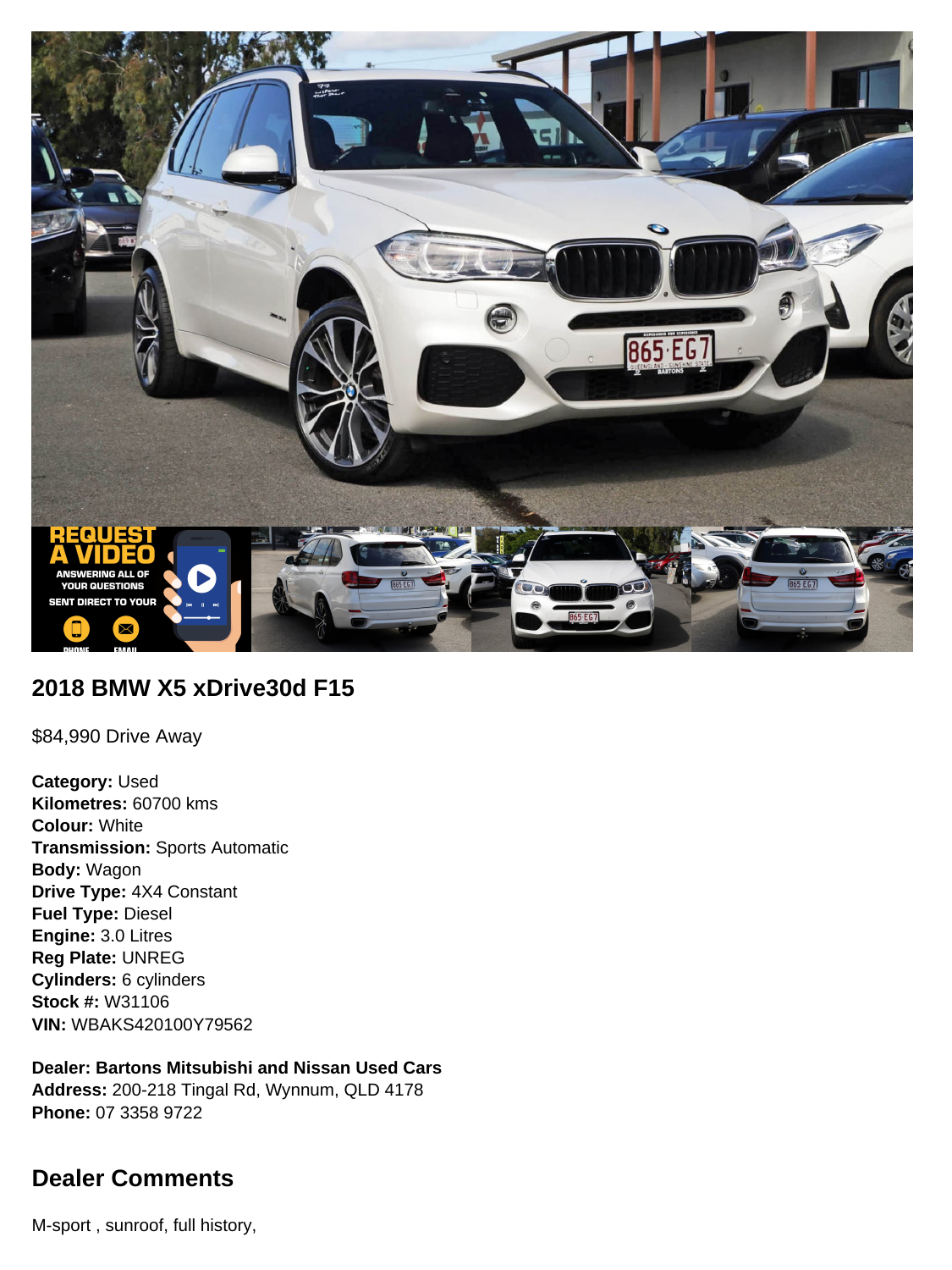Complementary 3 year unlimited km protection plan, meaning every vehicle passing a 120 point workshop inspection, To make sure we only stock, the best pre-owned vehicles meeting our high quality standards. With onsite Business managers available to tailor any finance package, with multiple major lenders to make sure we offer the most competitive packages available, Trading a vehicle? No problem, with an extensive dealer network, we can use our buying power to achieve the best result possible. We have been Servicing the residents of Manly and the Redlands for over 70 years. What began as a small workshop has become one of the largest family owned dealerships in Queensland. Purchase in confidence from a dealer network that you can trust, with a long tradition.

\* If the price does not contain the notation that it is "Drive Away No More to Pay", the price may not include additional costs, such as stamp duty and other government charges. Please confirm price and features with the seller of the vehicle.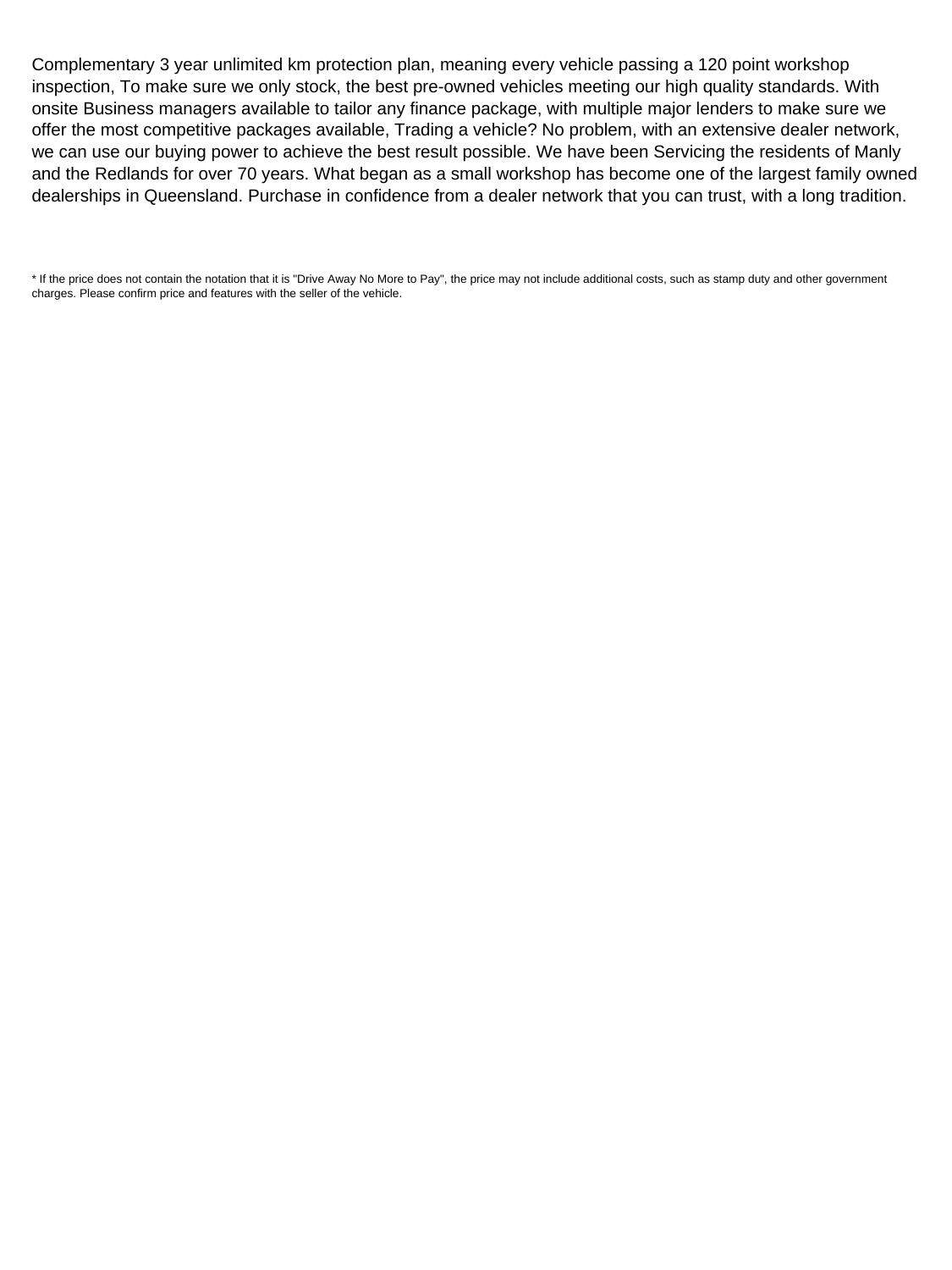# **Features and Specifications**

# **Audio, Visual & Communication**

Audio - Aux Input Socket (MP3/CD/Cassette) Audio - Aux Input USB Socket Audio - Input for iPod Audio - MP3 Decoder Bluetooth System 9 Speaker Stereo CD Player DVD Player Inbuilt Harddisk Drive Multi-function Control Screen - Colour Radio - Digital (DAB+) Smart Device App Display/Control

#### **Instruments & Controls**

GPS (Satellite Navigation) Computer Computer Computer Speed Zone Reminder - Road Sign Recognition Tyre Pressure Sensor

#### **Interior**

Leather Seats **Leather Seats** Leather Steering Wheel Metallic Finish Interior Inserts

### **Lights & Windows**

Daytime Running Lamps **Four Let us and Container Container** Fog Lamps - Front LED Headlamps Automatic (light sensitive) example and the Power Windows - Front & Rear Rain Sensor (Auto wipers) The Community Rear View Mirror - Electric Anti Glare Rear Wiper/Washer

# **Safety & Security**

Airbag - Passenger Warning - Driver Fatigue Airbags - Head for 1st Row Seats (Front) Airbags - Head for 2nd Row Seats Airbags - Side for 1st Row Occupants (Front) Brake Assist Brake Emergency Display - Hazard/Stoplights **Camera - Rear Vision** Camera - Rear Vision Central Locking - Remote/Keyless Collision Mitigation - Forward (Low speed) Collision Warning - Forward **Collision Warning - Forward Collision Corner Braking** ABS (Antilock Brakes) The Control - Electronic Stability Control - Park Distance Front Control - Park Distance Rear Control - Traction **Engine Immobiliser** Engine Immobiliser First Aid Kit **Hill Holder First Aid Kit Hill Holder** Lane Departure Warning The Seath Coal Limiters 1st Row (Front) Seatbelt - Pretensioners 1st Row (Front) Seatbelts - Lap/Sash for 5 seats Airbag - Driver **Telematics - Monitoring Service Telematics - Monitoring Service** 

Headlamp Washers **Headlamps** - Bi-Xenon (for low & high beam)

#### **Seating**

Electric Seat - Drivers with Memory Electric Seats - 1st Row (Front)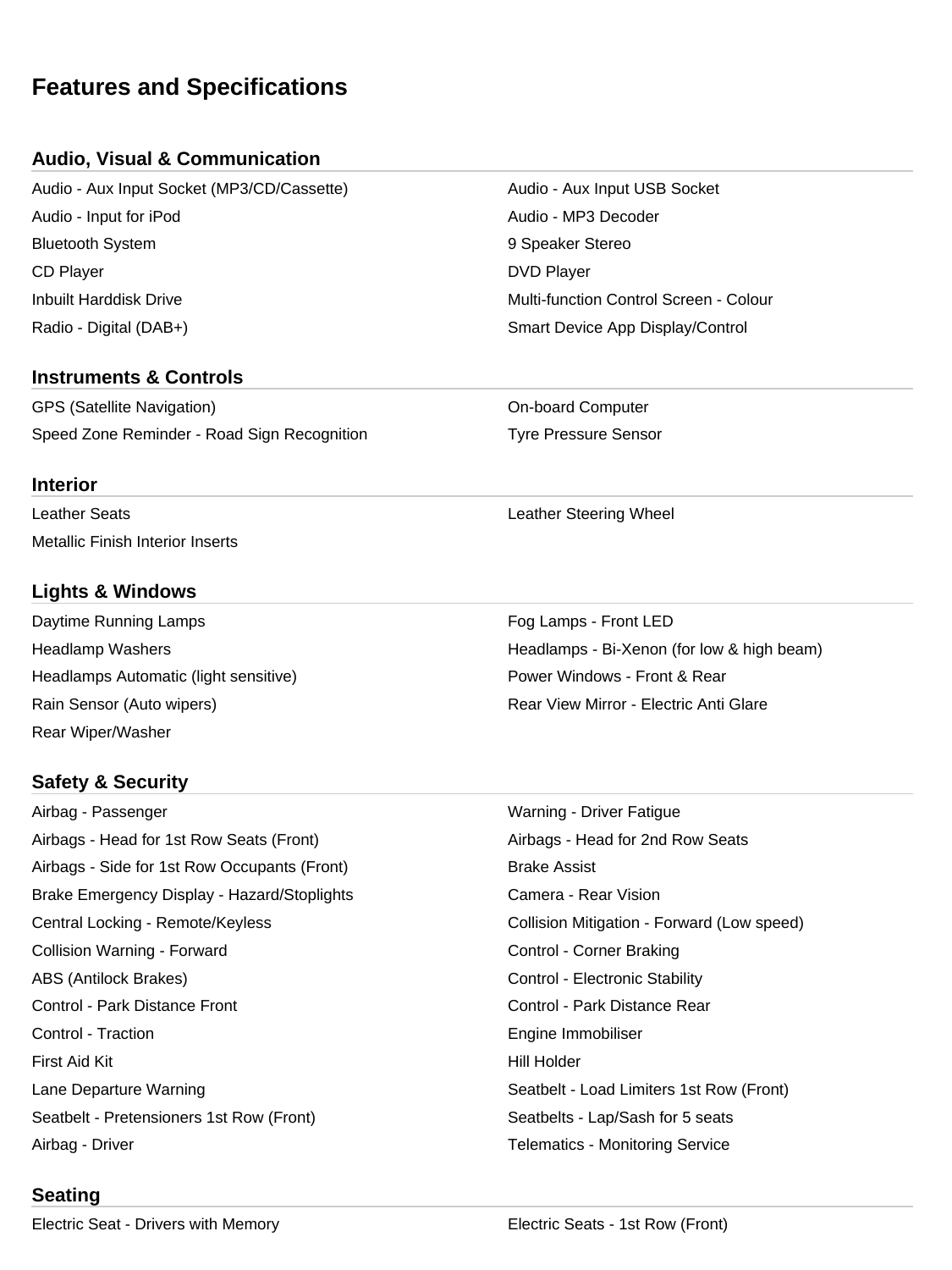Headrests - Active 1st Row (Front) Seats - 2nd Row Split Fold

#### **Fuel**

Engine - Stop Start System (When at idle)

#### **Steering**

Multi-function Steering Wheel **Power Steering - Electric Assist** Power Steering - Electric Assist Power Steering - Speed Sensitive Steering Wheel - Sports

#### **Body**

Exhaust System - Dual Roof Rails Skid Plate - Front **Skid Plate - Rear** Skid Plate - Rear

## **Transmission & Drivetrain**

Driving Mode - Selectable

## **Wheels & Tyres**

18" Alloy Wheels **Lock Nuts** Spare Wheel - Space Saver/Temporary Tyres - Runflat

#### **Brakes**

Park Brake - Electric

### **Electrical**

12V Socket(s) - Auxiliary

# **Comfort & Convenience**

Cargo Net Cruise Control - with Brake Function (limiter) Cup Holders - 1st Row Cup Holders - 2nd Row Air Cond. - Climate Control 2 Zone Floor Mats Air Conditioning - Air Direction Control **Air Conditioning - Charcoal Filter (Odour Reducer)** Air Conditioning - Charcoal Filter (Odour Reducer) Map/Reading Lamps - for 1st Row Map/Reading Lamps - for 2nd Row Air Conditioning - Pollen Filter **Remote Fuel Lid Release** Air Conditioning - Sensor for Solar/Sun Stater Button Starter Button Sunvisor - Vanity Mirror for Driver Sunvisor - Vanity Mirror for Passenger Voice Recognition

# **Exterior**

Body Colour - Bumpers Chrome Grille Surround Sunroof - Electric Vented - Guards Front

Disc Brakes Front Ventilated **Disc Brakes Rear Ventilated** Disc Brakes Rear Ventilated

Power - Boot/Tailgate **Power Door Mirrors - with Memory** Power Door Mirrors - with Memory Scuff Plates (on door sills) Spoiler - Rear Roof Mounted

#### **Other**